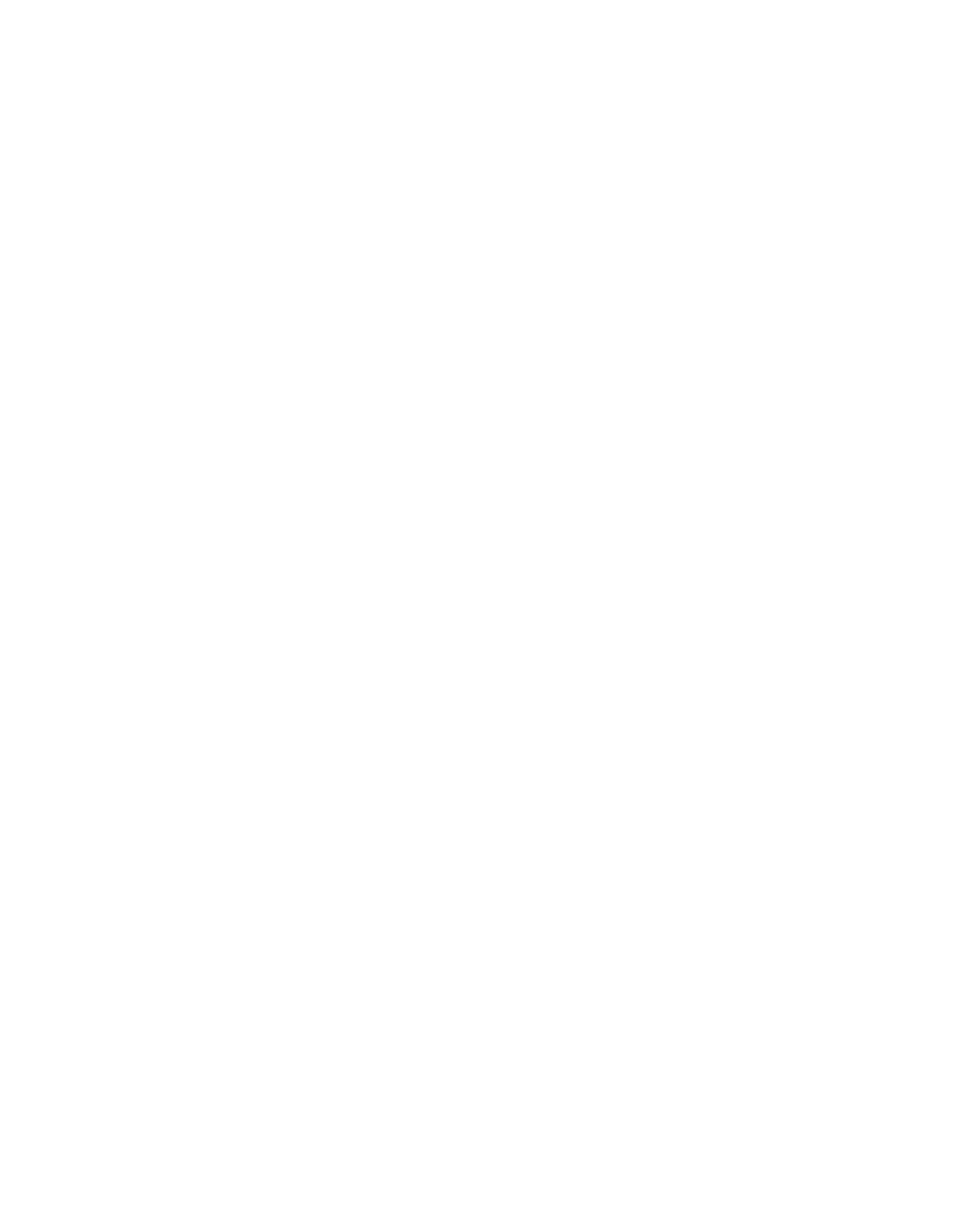## **TABLE OF CONTENTS**

| Introduction - Basin Analysis and the Development of 3-D Geological Models for Regional<br><b>Hydrogeological Applications</b><br>Russell, H., R.C. Berg, and L.H. Thorleifson                                                                                                                                                           | $\mathbf{1}$   |
|------------------------------------------------------------------------------------------------------------------------------------------------------------------------------------------------------------------------------------------------------------------------------------------------------------------------------------------|----------------|
| Commentary - Three-dimensional Geologic Modeling: Challenging our Terminology and<br><b>Understanding of Geologic Maps</b><br>Berg, R.C. and D.A. Keefer                                                                                                                                                                                 | $\overline{4}$ |
| Utilization of 3-D Geologic Modeling for a Large-scale Water Supply Project in Southwestern<br><b>Finland</b><br>Artimo, A., S. Saraperä, and I. Ylander                                                                                                                                                                                 | 10             |
| Three-Dimensional Mapping of Quaternary Deposits in the Waterloo Region, Southwestern<br>Ontario<br>Bajc, A.F., A.L. Endres, J.A. Hunter, S.E. Pullan, and J. Shirota                                                                                                                                                                    | 12             |
| <b>Integrated Modelling of Geoscience Information to Support Sustainable Urban Planning,</b><br><b>Greater Manchester Area, Northwest England</b><br>Bridge, D.M., E. Hough, H. Kessler, M. Lelliot, S.J. Price, and H.J. Reeves                                                                                                         | 16             |
| 3-D Colour Schemes for Complex Glacial Aquifer/Aquitard Systems<br>Frind, E.O. and P.J. Martin                                                                                                                                                                                                                                           | 20             |
| Cooperative Ge ological Mapping Strategies Across Canada: What Relevance for Groundwater?<br>Hanmer, Simon                                                                                                                                                                                                                               | 21             |
| Three-Dimensional Geologic Mapping in Rapid-Growth Areas: A Case Study from Lake<br><b>County, Northeastern Illinois</b><br>Hansel, A.K., B.J. Stiff, and M.L. Barnhardt                                                                                                                                                                 | 23             |
| Borehole Geophysical Logging in Unconsolidated Sediments - An Aid to 3-D Mapping<br>Hunter, J.A.                                                                                                                                                                                                                                         | 28             |
| <b>Communicating the Vision?</b><br>Jackson, Ian                                                                                                                                                                                                                                                                                         | 32             |
| Merging Conceptual Insight and Secondary Indicators into the Hydrogeologic Modelling<br>Process: Example from the Oak Ridges Moraine, southern Ontario<br>Kassenaar, D., R. Gerber, and S. Holysh                                                                                                                                        | 35             |
| <b>Addressing Data Management Challenges in 3-D Geologic Mapping Projects</b><br>Keefer, D.A., and A.M. Davis                                                                                                                                                                                                                            | 40             |
| A Stratigraphic Database Approach to 3-D Modelling in the Oak Ridges Moraine Area,<br><b>Southern Ontario</b>                                                                                                                                                                                                                            |                |
| Logan, C., H.A.J. Russell, and D.R. Sharpe                                                                                                                                                                                                                                                                                               | 45             |
| Geologic Framework of Two Contrasting Nearshore Areas of Michigan, and New Hypotheses<br>for Relationships Among Geology, Ground-water Flow, Water Quality, and Ecology<br>Lundstrom, S.C., S.K. Haack, B.P. Neff, H.W. Reeves, L.R. Rukstales, K.C. McKinney, D.O.<br>Rosenberry, J.F. Savino, D.R. Passino-Reader, and N.G. Grannemann | 48             |